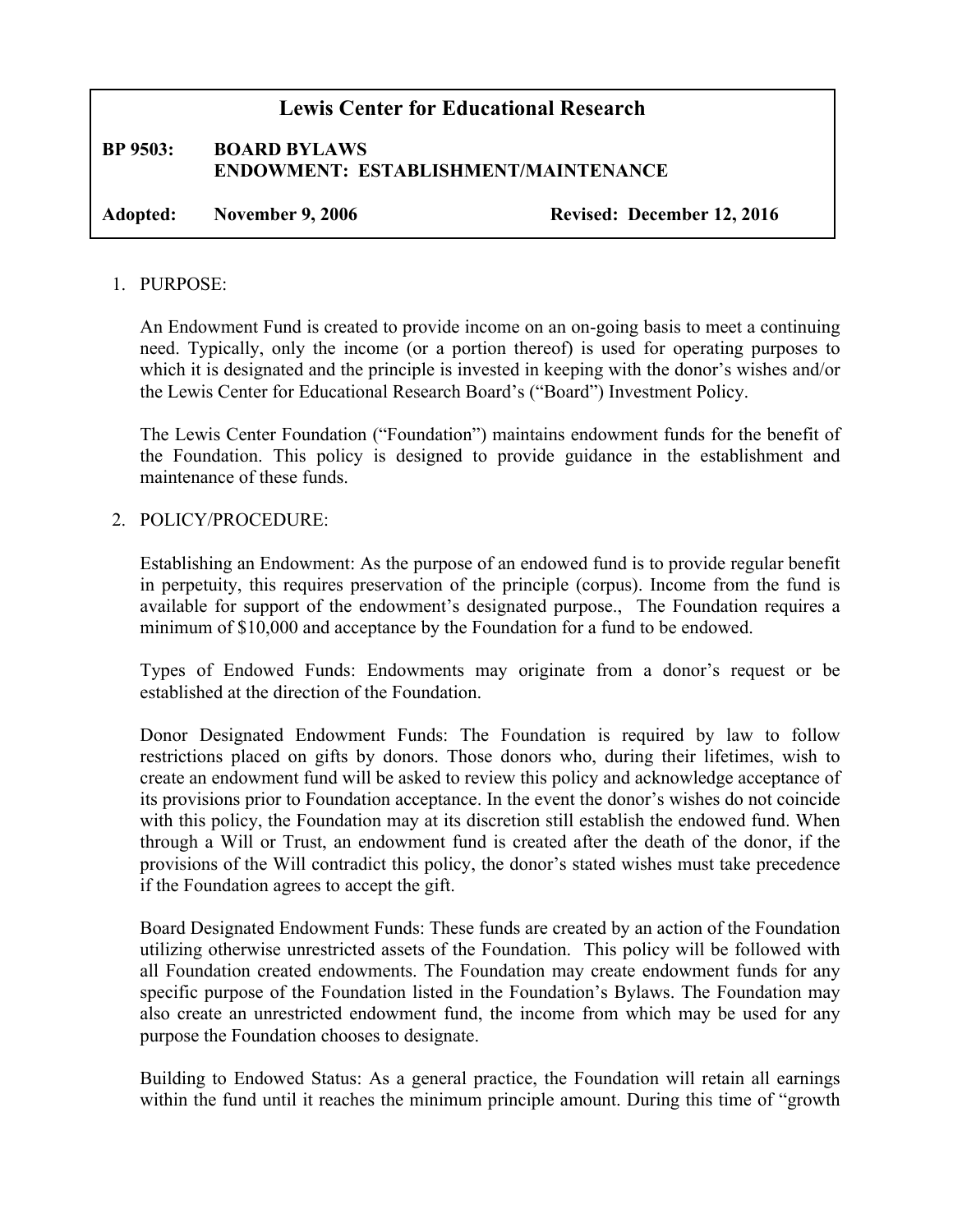to endowed status" the earnings will be used to build the corpus The Foundation desires that all donors building endowed funds make continuous contributions, at least annually, until the minimum balance is achieved, and requires that the fund reach the minimum \$10,000 threshold within five years. Unrealized endowment funds deposited in an endowment growth program must be used for the benefit of the Foundation and can be disbursed at the discretion of the Foundation in one of the following ways:

- 1. The fund balance can become part of the Foundation's general fund for distribution at the discretion of the Foundation to meet emerging needs of the Foundation.
- 2. The fund balance can become part of another named endowment fund already established within the Foundation.
- 3. The fund balance can be disbursed for student scholarships in equal amounts over five years. If this option is selected a scholarship criteria form will be completed by the donor at the time the endowment growth program is started.

Invasion of the Corpus: The principle (corpus) of donor created endowment funds may not be invaded for any purpose unless specifically authorized in writing by the donor. Foundation created endowment funds may not be invaded for any purpose unless specifically authorized by the Foundation.

Investment of Endowment Funds: The investment of Endowment Funds will be managed by the Foundation in accordance with the Board's Investment Policy.

Identification of Investments: The principle (corpus) of endowed funds will be properly invested within 30 days of acceptance. The Foundation will maintain a record of the investments associated with each endowment in order to clearly identify the fund growth.

Unnecessary Endowments: Endowments established for purposes that are no longer needed may be changed only upon one of the following:

- 1. If the donor grants permission in writing.
- 2. If the donor is deceased, the Foundation may authorize a change that reflects to the greatest extent possible, the donor's original intent.
- 3. Foundation created endowments for which the purpose is not longer needed, may be changed taking into account the wishes of anyone who contributed to the fund, so as to keep the purpose as close to the original as possible while making sure the funds are used to meet a critical need.
- 4. Should a Foundation created endowment fund become so large as to provide an excess of funds needed for the stated purpose, the Foundation may elect to transfer the unneeded portion to another fund with a purpose as similar as possible to the original.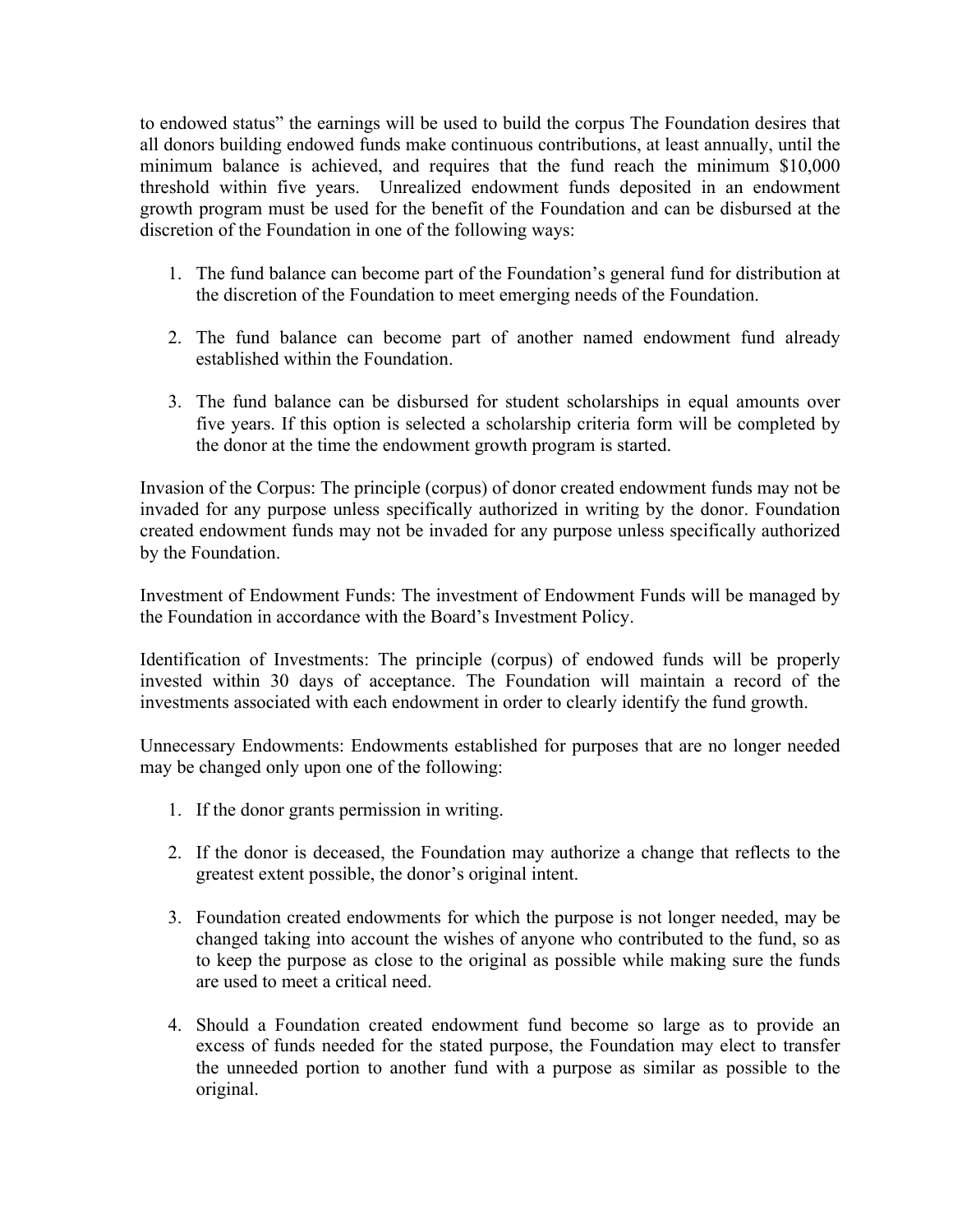### **Lewis Center Foundation Agreement to Establish an Endowed Fund**

This agreement between the Lewis Center Foundation ("Foundation") and ("Donor") establishes the Endowment Fund ("Fund") and sets forth the conditions and guidelines that govern it.

I. The primary purpose of the Fund shall be to

If the Fund is for scholarship purposes a Scholarship Criteria Form must be attached.

- II. The corpus of the Fund shall be set at a minimum of  $\frac{1}{2}$  which shall be deposited in total with the Foundation on or before subsequent deposits to the Fund shall increase the corpus by the amount of the deposit.
- III. The donor agrees with all provisions set forth in the Lewis Center for Educational Research Board's Endowment Policy.
- IV. Once fully established, the corpus of the Fund shall not be invaded for any purpose unless written notice from the Donor is attached to this agreement. Earnings and growth in the fund shall be expended for the purpose(s) stated above in the best judgment of the Foundation Board of Directors who have been entrusted to administer the Fund. (Initial here if attachment exists (b)
- V. No disbursements from the Fund shall be made until one full year after the Foundation has received the minimum corpus amount. This will allow one year's interest to accrue to the Fund.
- VI. The Lewis Center Foundation shall administer and/or invest and distribute earnings from this Fund in the manner that best serves the intent of the trust and shall have the power to modify any restriction or condition on the distribution of the funds, if in the judgment of the Foundation, such restriction or condition becomes, in effect, unnecessary, incapable of fulfillment, or inconsistent with the charitable and educational needs of the Foundation. However, should such a situation ever exist, the Fund shall remain intact.
- VII. All charitable distribution from the Fund shall be identified to the beneficiary as coming from the Fund as named above. The Foundation shall appropriately memorialize the fund in its annual report and/or other similar publications.